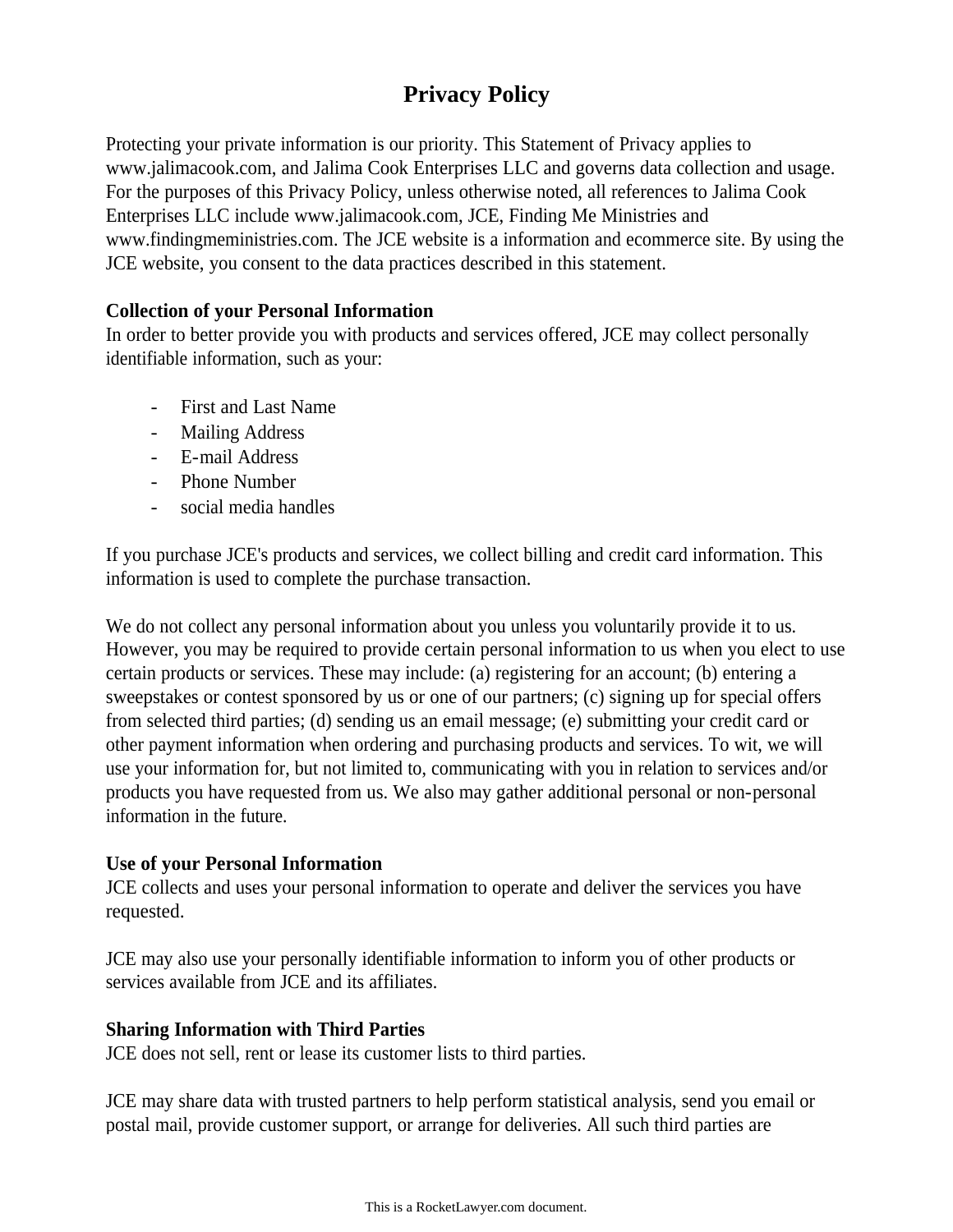prohibited from using your personal information except to provide these services to JCE, and they are required to maintain the confidentiality of your information.

JCE may disclose your personal information, without notice, if required to do so by law or in the good faith belief that such action is necessary to: (a) conform to the edicts of the law or comply with legal process served on JCE or the site; (b) protect and defend the rights or property of JCE; and/or (c) act under exigent circumstances to protect the personal safety of users of JCE, or the public.

# **Tracking User Behavior**

JCE may keep track of the websites and pages our users visit within JCE, in order to determine what JCE services are the most popular. This data is used to deliver customized content and advertising within JCE to customers whose behavior indicates that they are interested in a particular subject area.

## **Automatically Collected Information**

Information about your computer hardware and software may be automatically collected by JCE. This information can include: your IP address, browser type, domain names, access times and referring website addresses. This information is used for the operation of the service, to maintain quality of the service, and to provide general statistics regarding use of the JCE website.

## **Use of Cookies**

The JCE website may use "cookies" to help you personalize your online experience. A cookie is a text file that is placed on your hard disk by a web page server. Cookies cannot be used to run programs or deliver viruses to your computer. Cookies are uniquely assigned to you, and can only be read by a web server in the domain that issued the cookie to you.

One of the primary purposes of cookies is to provide a convenience feature to save you time. The purpose of a cookie is to tell the Web server that you have returned to a specific page. For example, if you personalize JCE pages, or register with JCE site or services, a cookie helps JCE to recall your specific information on subsequent visits. This simplifies the process of recording your personal information, such as billing addresses, shipping addresses, and so on. When you return to the same JCE website, the information you previously provided can be retrieved, so you can easily use the JCE features that you customized.

You have the ability to accept or decline cookies. Most Web browsers automatically accept cookies, but you can usually modify your browser setting to decline cookies if you prefer. If you choose to decline cookies, you may not be able to fully experience the interactive features of the JCE services or websites you visit.

#### **Links**

This website contains links to other sites. Please be aware that we are not responsible for the content or privacy practices of such other sites. We encourage our users to be aware when they leave our site and to read the privacy statements of any other site that collects personally identifiable information.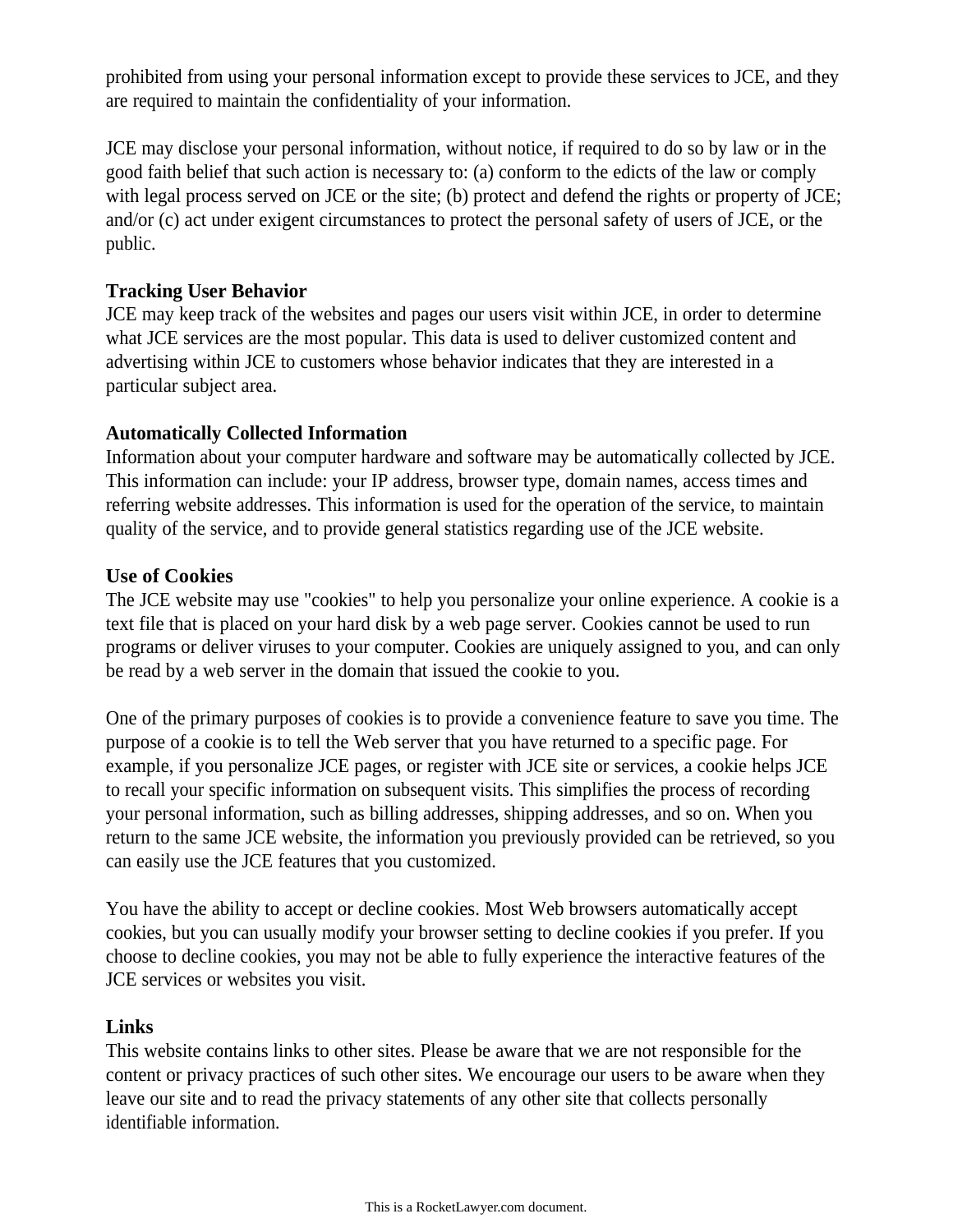## **Security of your Personal Information**

JCE secures your personal information from unauthorized access, use, or disclosure. JCE uses the following methods for this purpose:

SSL Protocol

When personal information (such as a credit card number) is transmitted to other websites, it is protected through the use of encryption, such as the Secure Sockets Layer (SSL) protocol.

We strive to take appropriate security measures to protect against unauthorized access to or alteration of your personal information. Unfortunately, no data transmission over the Internet or any wireless network can be guaranteed to be 100% secure. As a result, while we strive to protect your personal information, you acknowledge that: (a) there are security and privacy limitations inherent to the Internet which are beyond our control; and (b) security, integrity, and privacy of any and all information and data exchanged between you and us through this Site cannot be guaranteed.

# **Right to Deletion**

Subject to certain exceptions set out below, on receipt of a verifiable request from you, we will:

- Delete your personal information from our records; and
- Direct any service providers to delete your personal information from their records.

Please note that we may not be able to comply with requests to delete your personal information if it is necessary to:

- Complete the transaction for which the personal information was collected, fulfill the terms of a written warranty or product recall conducted in accordance with federal law, provide a good or service requested by you, or reasonably anticipated within the context of our ongoing business relationship with you, or otherwise perform a contract between you and us;
- Detect security incidents, protect against malicious, deceptive, fraudulent, or illegal activity; or prosecute those responsible for that activity;
- Debug to identify and repair errors that impair existing intended functionality;
- Exercise free speech, ensure the right of another consumer to exercise his or her right of free speech, or exercise another right provided for by law;
- Comply with the California Electronic Communications Privacy Act;
- Engage in public or peer-reviewed scientific, historical, or statistical research in the public interest that adheres to all other applicable ethics and privacy laws, when our deletion of the information is likely to render impossible or seriously impair the achievement of such research, provided we have obtained your informed consent;
- Enable solely internal uses that are reasonably aligned with your expectations based on your relationship with us;
- Comply with an existing legal obligation; or
- Otherwise use your personal information, internally, in a lawful manner that is